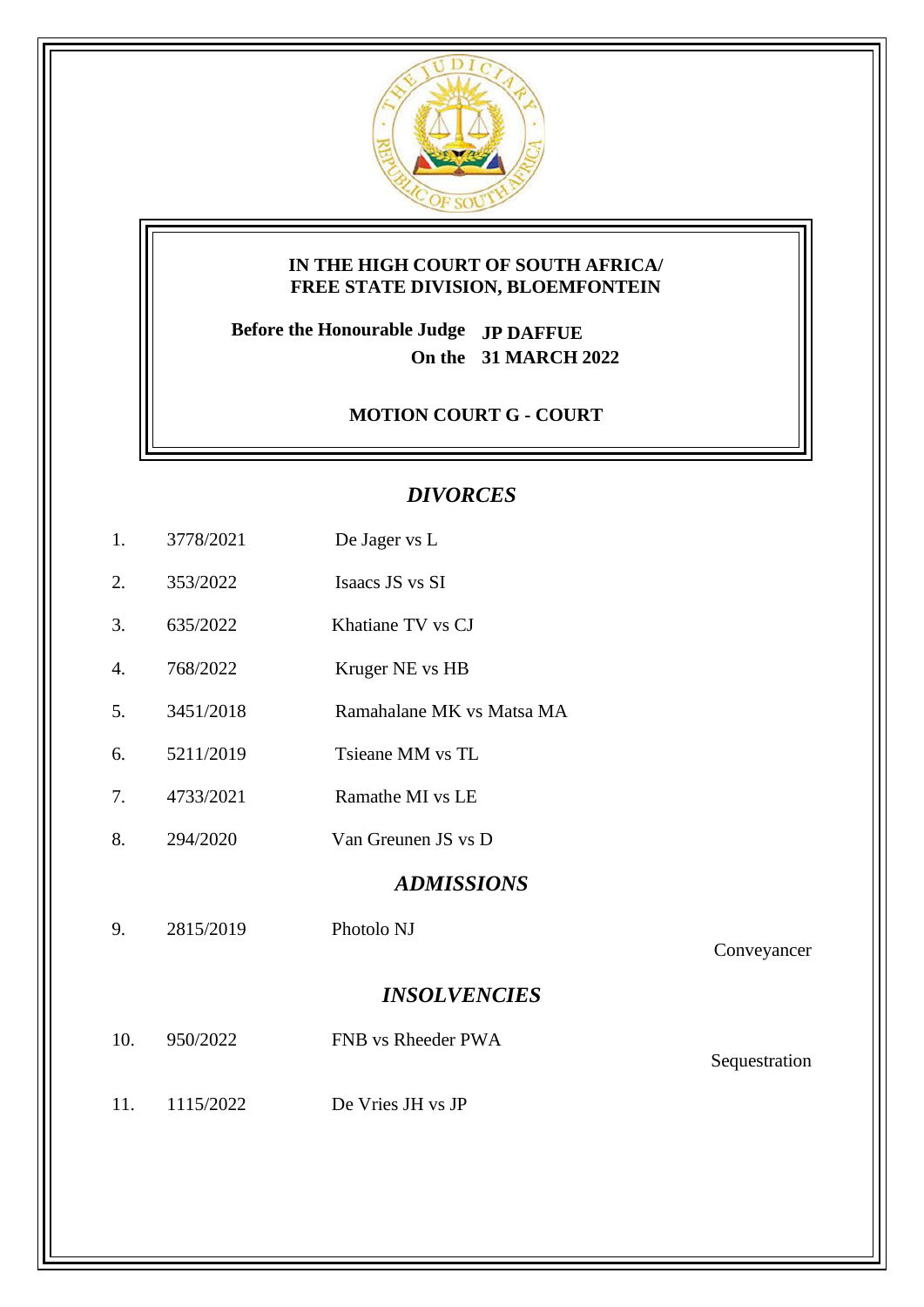| Van Niekerk AJ vs Sandvet Pecans (Pty) Ltd<br>Liquidation                                        | 1110/2022 | 12. |
|--------------------------------------------------------------------------------------------------|-----------|-----|
| Botha E<br>Rehabilitation                                                                        | 972/2022  | 13. |
| Hannes Peyper Inc. t/a Peyper Att. Vs Lapeng Construction                                        | 1181/2022 | 14. |
| 101 CC<br>Provisional Winding-Up                                                                 |           |     |
| UNOPPOSED APPLICATIONS                                                                           |           |     |
| <b>NDPP</b>                                                                                      | 1322/2022 | 15. |
| <b>Forfeiture of Assets</b>                                                                      |           |     |
| Forum B & 3 Others vs Masilonyana Local Municipality & 3<br>Others                               | 4949/2021 | 16. |
| Interdict                                                                                        |           |     |
| Van der Westhuizen GFM & 1 vs Grimbreek & Partners & 1<br>Other<br>$\textsf{G}\,\textsf{G}$      | 725/2020  | 17. |
| Kelepu WN vs NS & 1 other<br>$\zeta\,\zeta$                                                      | 1362/2022 | 18. |
| Firstrand Bank Ltd t/a Wesbank vs Baruk Property Group (Pty)<br>Ltd                              | 4419/2019 | 19. |
| To Compel                                                                                        |           |     |
| Mabunda Y vs Minister of Police<br>$\textsf{G}\,\textsf{G}$                                      | 5647/2021 | 20. |
| Khutsoane DT vs Seape GCTR<br>$\textsf{G}\,\textsf{G}$                                           | 6134/2018 | 21. |
| Mpeke PM vs TN & 3 Others                                                                        | 282/2021  | 22. |
| Toyota Financial Services (SA) vs Baruk Property Group (Pty)<br>Ltd $& 1$                        | 5127/2019 | 23. |
| Cancellation of agreement                                                                        |           |     |
| Toyota Financial Services (SA) vs Baruk Property Group (Pty)<br>Ltd $& 1$<br>$\zeta\,\zeta$      | 5131/2019 | 24. |
| Toyota Financial Services (SA) vs Baruk Property Group (Pty)<br>Ltd $& 1$                        | 5128/2019 | 25. |
| $\textsf{G}\,\textsf{G}$<br>Stasie R vs The Minister of Police<br>Condonation                    | 4765/2020 | 26. |
| Osho Agri Investments (Pty) Ltd vs Honey Attorneys<br>$\!\!\!\zeta\,\zeta\!\!\!\zeta\!\!\!\zeta$ | 3088/2021 | 27. |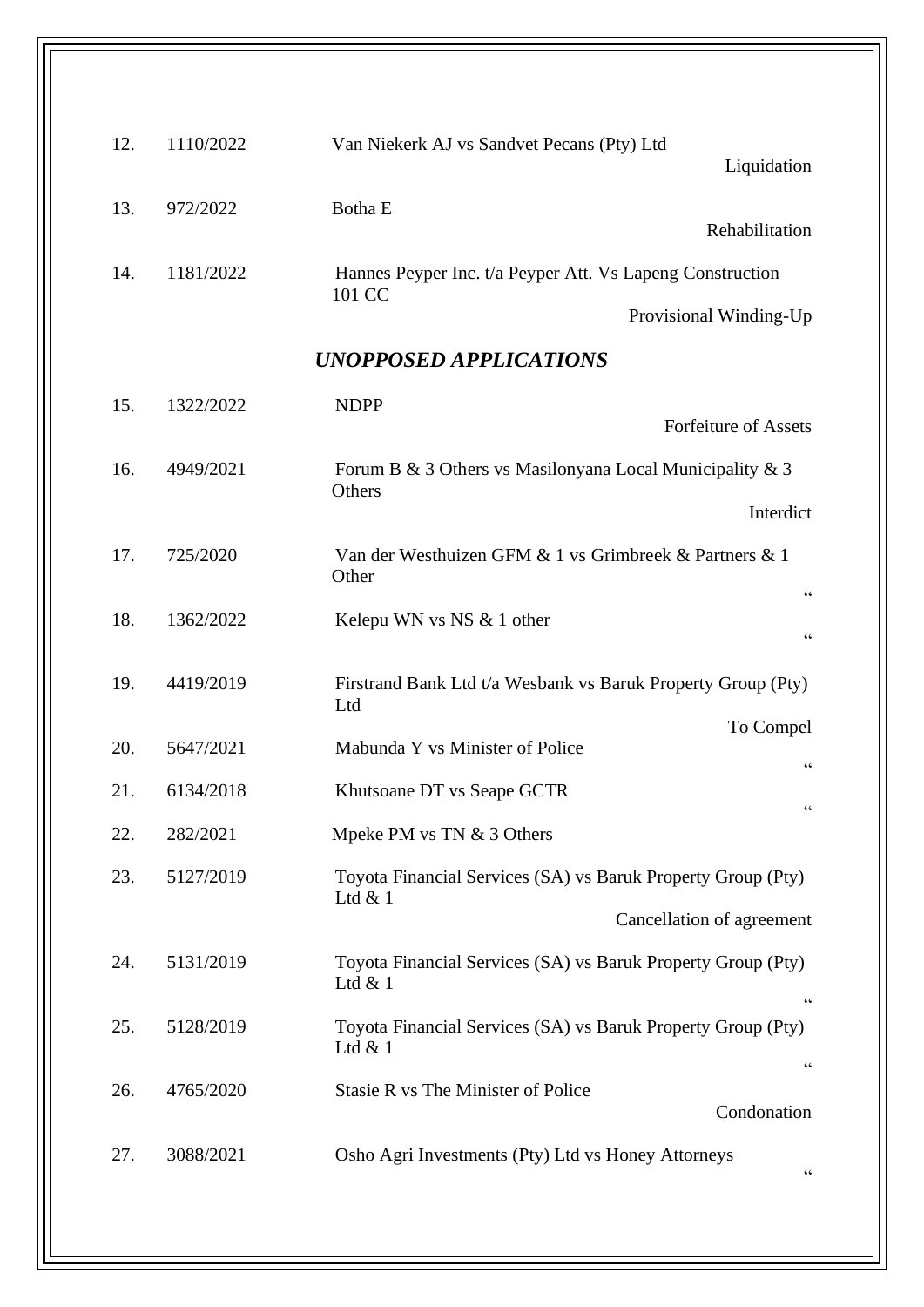| Joinder application                        | The Standard Bank of SA Ltd vs Rothmann HS & 5 Others            | 428/2020  | 28. |
|--------------------------------------------|------------------------------------------------------------------|-----------|-----|
| Consolidation                              | Absa Bank Ltd vs Erasmus DP                                      | 482/2022  | 29. |
| Damages                                    | Bekker B vs RAF                                                  | 651/2015  | 30. |
| $\!\!\!\zeta\,\zeta\!\!\!\zeta\!\!\!\zeta$ | Montsi MA vs RAF                                                 | 1257/2022 | 31. |
| <b>Curator Bonis</b>                       | SA Legal Practice Council v Junius N & 1 other                   | 940/202   | 32. |
| <b>CAL</b>                                 | Olifant Janate obo v RAF                                         | 304/2019  | 33. |
| Amendment of Order                         | Nthekenyane SS v Nthekenyane AM                                  | 634/2019  | 34. |
| To strike out                              | Uric Deetlefs (N.O) v RAF                                        | 3539/2019 | 35. |
| Contempt of Court                          | Jantjie TE vs RAF                                                | 1153/2019 | 36. |
| $\mbox{\bf G}$                             | Ciliba J Hary v Ciliba E Mamatsie                                | 3932/2020 | 37. |
| Guardianship                               | Germishuizen N v Strampe GJ                                      | 4158/2021 | 38. |
| <b>Parental Responsibilities</b>           | P Henrico                                                        | 717/2022  | 39. |
| $\mbox{\bf G}$                             | Robertson SB & 2 others v Smith M & another                      | 984/2022  | 40. |
| $\mbox{\bf G}$                             | Hillard ML v Mqolobeni P                                         | 1287/2022 | 41. |
|                                            | <b>SUMMARY JUDGMENTS</b>                                         |           |     |
| Money Owing                                | FNB v AG Lindhorst & another                                     | 3963/2019 | 42. |
| $\mbox{\bf G}$                             | SB Guarantee Company (RF) Proprietary Ltd v Sotika Trading<br>CC | 684/2021  | 43. |
|                                            |                                                                  |           |     |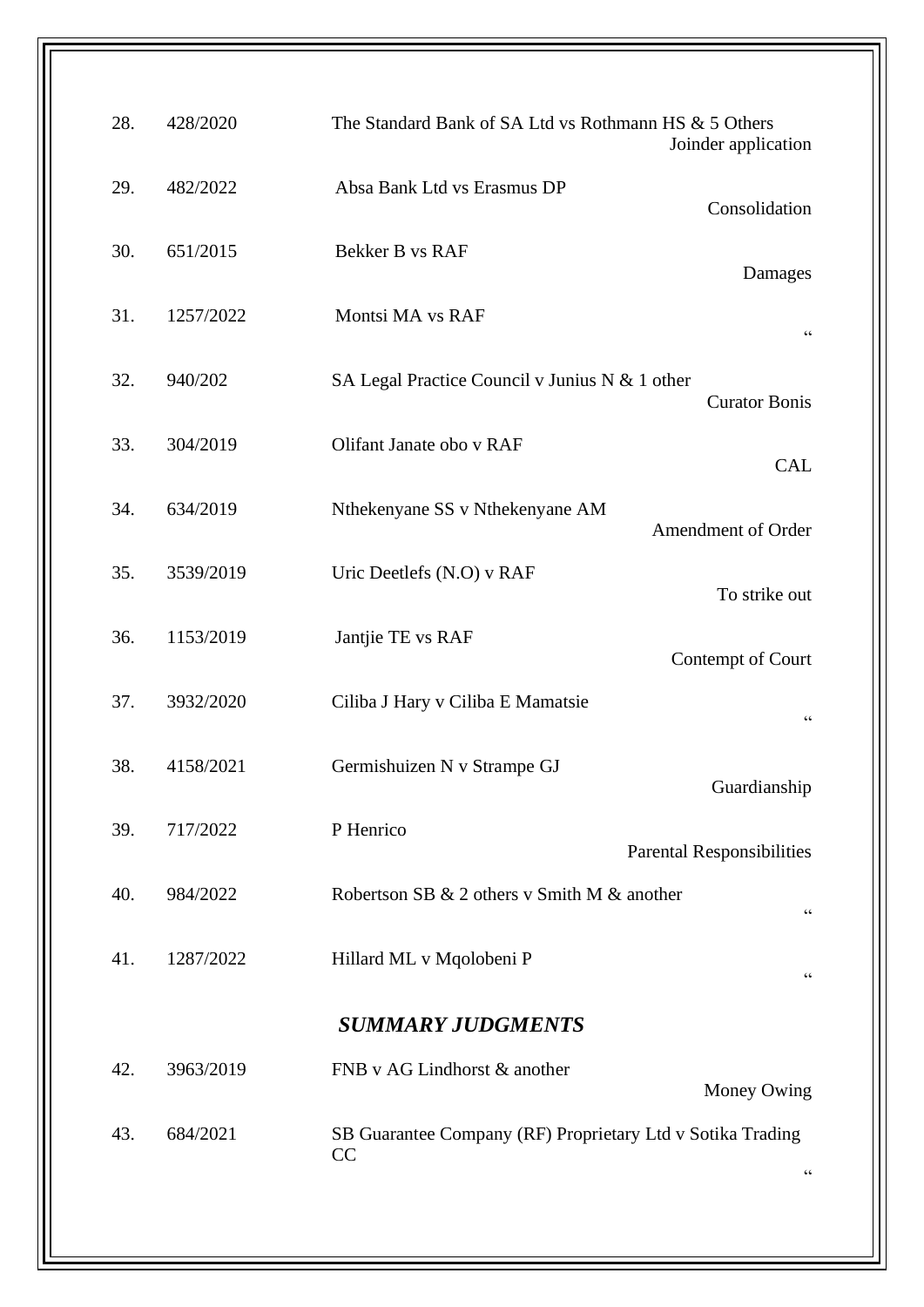# *DEFAULT JUDGMENTS*

## **BOKWA ATTORNEYS**

| 44. | 3854/2019 | Standard Bank of SA Ltd v Matlaletsa DP & Another                     |
|-----|-----------|-----------------------------------------------------------------------|
| 45. | 738/2021  | Standard Bank of SA Ltd v Malumisi NS & Another                       |
| 46. | 1470/2020 | Potpale Investments (Pty) Ltd v Magale PJ                             |
| 47. | 3812/2021 | Potpale Investments (Pty) Ltd v Mapobe A                              |
| 48. | 4113/2021 | Potpale Investments (Pty) Ltd v Sithole MP                            |
| 49. | 4271/2021 | Potpale Investments (Pty) Ltd v Tsoaela TG                            |
| 50. | 4442/2021 | SA Taxi Impact Fund (RF) Ltd v Matsau TC                              |
| 51. | 4670/2021 | SA Taxi Impact Fund (RF) Ltd v Mofokeng RP                            |
| 52. | 4676/2021 | Transflow (RF) (Pty) Ltd v Mbele PM                                   |
| 53. | 4961/2021 | Potpale Investment (RF) (Pty) Ltd v Langa SH                          |
| 54. | 5134/2021 | Transflow (RF) (Pty) Ltd v Mofokeng MD                                |
|     |           |                                                                       |
| 55. | 331/2022  | SA Taxi Impact Fund (RF) (Pty) Ltd v Mtyobile Cumani                  |
|     |           | <b>EG COOPER MAJIEDT INC</b>                                          |
| 56. | 2886/2021 | ABSA Bank Ltd v Van der Merwe JC                                      |
| 57. | 254/2022  | Trade Fund's 126 (Pty) Ltd v 4 TM Multi-Purpose Projects<br>(Pty) Ltd |
|     |           | <u>HILL, MCHARDY &amp; HERBST INC</u>                                 |
| 58. | 3064/2020 | SA Home Loans (Pty) Ltd v Hendricks IH Ncumisa                        |
| 59. | 252/2022  | Nedbank Ltd v Emmanuel MN & 1 other                                   |
| 60. | 2797/2021 | Iemas Financial Services (Co-Operative) Ltd v Moeketsi S              |
|     |           | <b>HONEY ATTORNEYS</b>                                                |
| 61. | 1120/2018 | FNB Ltd v Ntelelkoa KS & 1 other                                      |
|     |           |                                                                       |
| 62. | 3922/2021 | FNB Ltd v Gunter HL                                                   |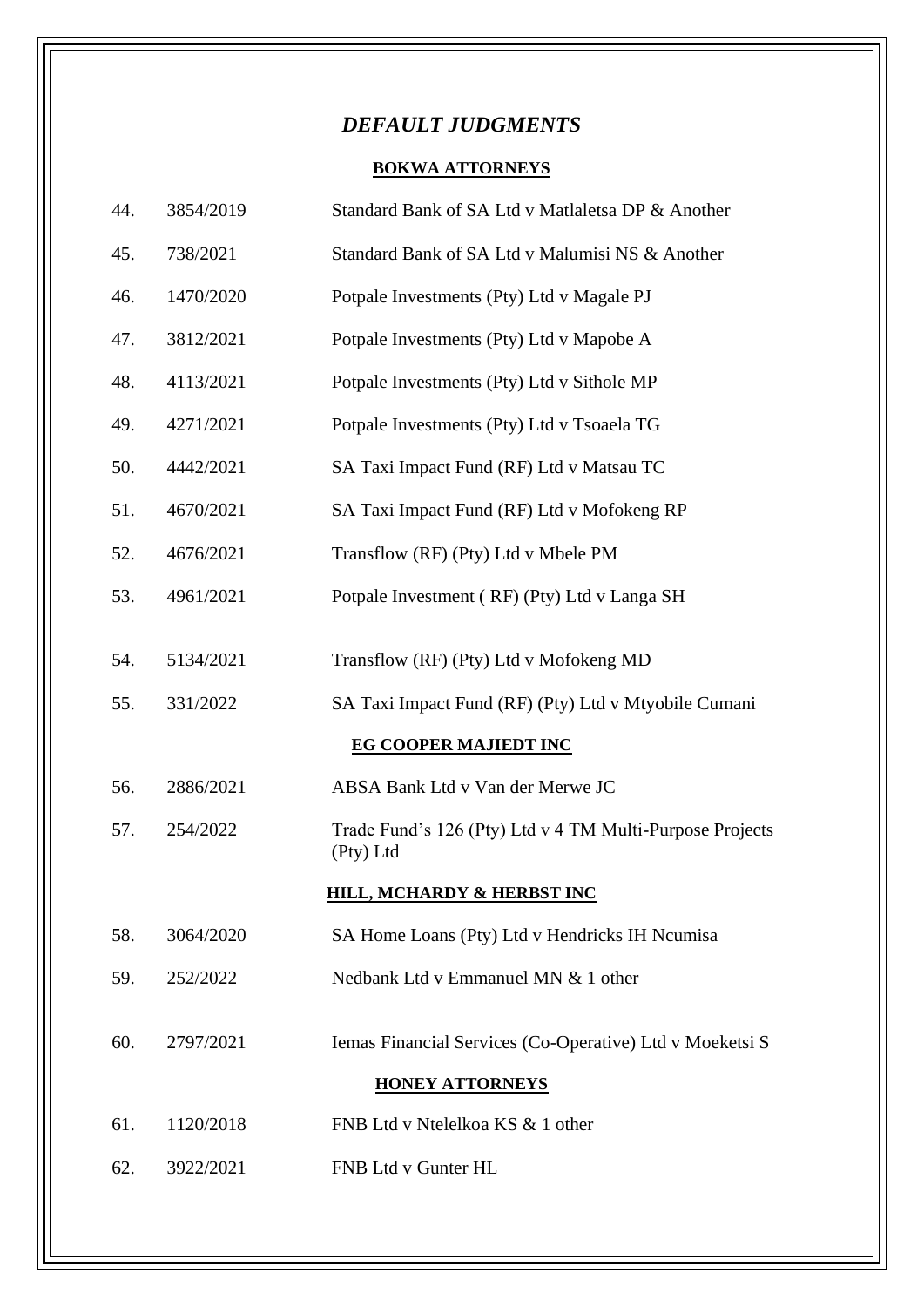## **JG BOTHA**

| 63.            | 4305/2020 | ABSA Bank Ltd v Letube SB & Another                                                  |
|----------------|-----------|--------------------------------------------------------------------------------------|
| 64.            | 231/2021  | ABSA Home Loans Guarantee Company (RF) Pty Ltd v<br><b>Mabusel KP REMOVED</b>        |
| $65-$          | 2817/2021 | <b>Firstrand Bank Ltd v Busa NM-REMOVED</b>                                          |
| 66.            | 5687/2021 | Standard Bank of SA Ltd v Mokgele MA                                                 |
| <del>67.</del> | 5832/2021 | Standard Bank of SA Ltd v Mchunu MH-REMOVED                                          |
| 68.            | 551/2020  | ABSA Bank Ltd v SB Buys                                                              |
|                |           | <b>KRAMER WEIHMANN &amp; JOUBERT INC</b>                                             |
| 69.            | 4434/2021 | Nedbank Ltd v Van Vuuren JS & 1 other                                                |
|                |           | <b>KRUGER VENTER</b>                                                                 |
| 70.            | 5483/2021 | PJ Haasbroek (N.O) & Another v Matjhabeng Local<br>Municipality $& 3$ others         |
|                |           | <b>MAKUBALO</b>                                                                      |
| 71.            | 4852/2021 | Methuse Bayethe v RAF                                                                |
|                |           | <b>MCINTYRE &amp; VAN DER POST</b>                                                   |
| 72.            | 4913/2021 | Nedbank Ltd v Pietersen LAR                                                          |
|                |           | <b>NOORDMANS</b>                                                                     |
| 73.            | 813/2022  | Smit CD v Stoltz HJ Roelof (N.O) & 5 others                                          |
|                |           | <b>POSWA ATTORNEYS</b>                                                               |
| 74.            | 3538/2021 | Barloworld Equipment, a division of Barloworld SA (Pty) Ltd v<br><b>Motse Civils</b> |
| 75.            | 609/2020  | ABSA Bank Ltd v Molefe TS                                                            |
| 76.            | 2936/2020 | <b>ABSA Bank Ltd v Tsatsane AM</b>                                                   |
| 77.            | 4323/2020 | ABSA Bank Ltd v Ntseki SM                                                            |
| 78.            | 2273/2021 | ABSA Bank Ltd v Sonwabo DM                                                           |
| 79.            | 2875/2021 | ABSA Bank Ltd v Gambu CB                                                             |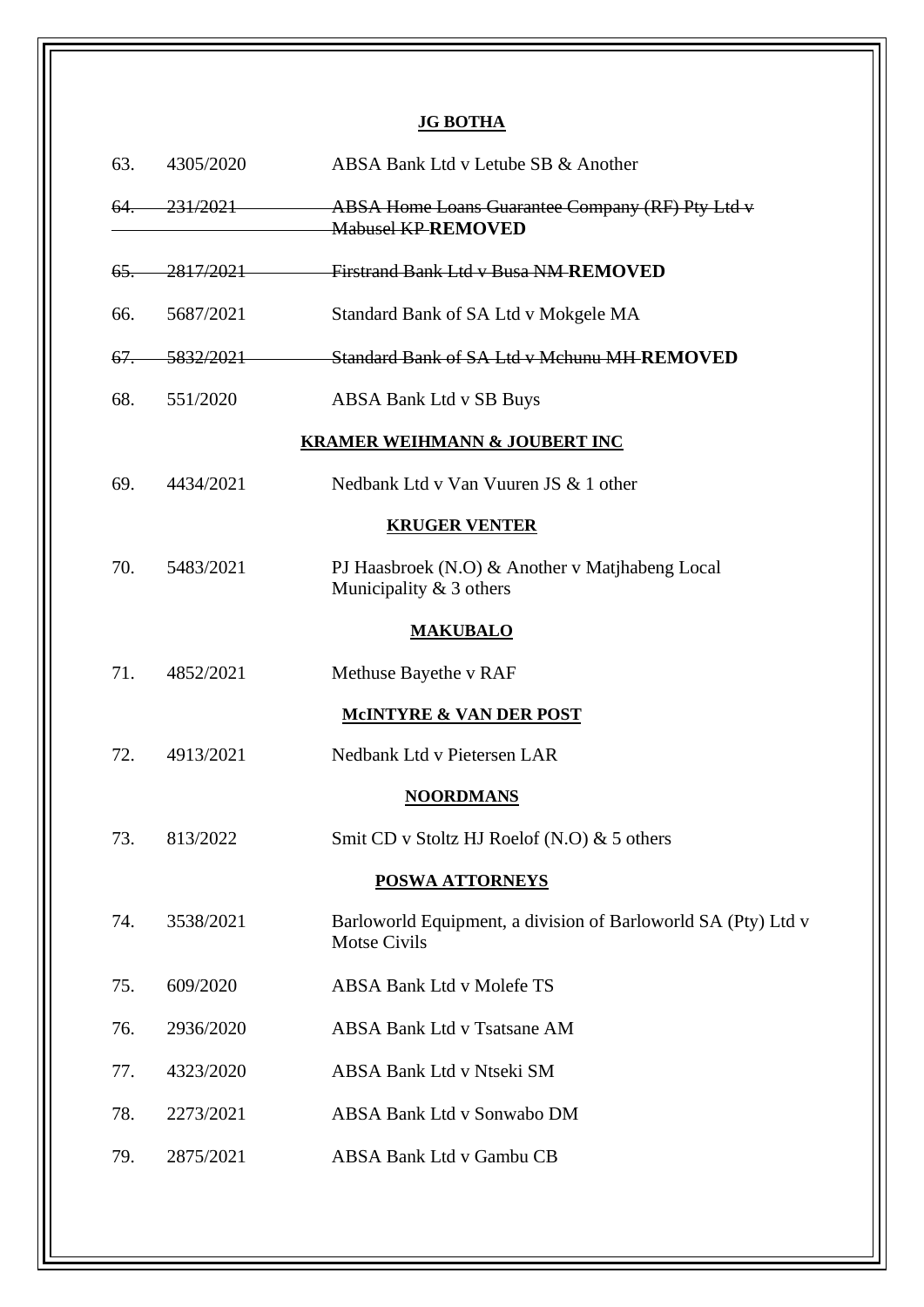| 80. | 4857/2021 | <b>ABSA Bank Ltd v Stassen GC</b>                                                                                       |
|-----|-----------|-------------------------------------------------------------------------------------------------------------------------|
| 81. | 5447/2021 | ABSA Bank Ltd v Ammizhaddai Trading CC & Another                                                                        |
| 82. | 726/2022  | ABSA Bank Ltd v Maswangaye HI                                                                                           |
|     |           | <b>PEYPER ATTORNEYS</b>                                                                                                 |
| 83. | 842/2022  | Tau Pele Construction (PTY) Ltd v HOD: Department of<br>Police, Roads & Transport FS Provincial Government &<br>Another |
|     |           | <b>PHATSHOANE HENNEY</b>                                                                                                |
| 84. | 1000/2020 | Farmsico (Pty) Ltd t/a Kynoch Fertilizer v FS de Klerk<br>Boerdery CC & Another                                         |
|     |           | <b>ROSSOUWS ATTORNEYS</b>                                                                                               |
| 85. | 2110/2020 | Firstrand Bank Ltd v Maneli ST                                                                                          |
|     |           | <b>STRAUSS DALY</b>                                                                                                     |
| 86. | 4502/2018 | Sawindu 08 (RF) Ltd v Mampati KA                                                                                        |
| 87. | 2205/2020 | Standard Bank of SA Ltd v Olivier JC                                                                                    |
| 88. | 3104/2020 | Greenhouse Funding 4 (RF) Ltd v Greeff UR & Another                                                                     |
| 89. | 1515/2021 | Standard Bank of SA Ltd v Louw PJ Cornelius                                                                             |
| 90. | 5607/2021 | Standard Bank of SA Ltd v Masa NI                                                                                       |
|     |           | <b>SYMINGTON &amp; DE KOK</b>                                                                                           |
| 91. | 5877/2021 | Firstrand Bank Ltd t/a FNB Home Loans v Britz JA                                                                        |
| 92. | 170/2022  | Firstrand Bank Ltd t/a FNB Home Loans v Koffie JB                                                                       |
| 93. | 854/2022  | Firstrand Bank Ltd t/a FNB Home Loans v Mathoka MM                                                                      |
| 94. | 5192/2017 | Firstrand Bank Ltd t/a FNB Home Loans v Osman MA                                                                        |
| 95. | 4686/2021 | Firstrand Bank Ltd t/a FNB Home Loans v Bruyns W                                                                        |
| 96. | 5410/2021 | Velocity Finance (RF) Ltd v Makhoali NB                                                                                 |
| 97. | 5413/2021 | Velocity Finance (RF) Ltd v Lepheane TR                                                                                 |
| 98. | 5931/2021 | Fast Issuer SPV (RF) Ltd v Maketekete N                                                                                 |
|     |           |                                                                                                                         |